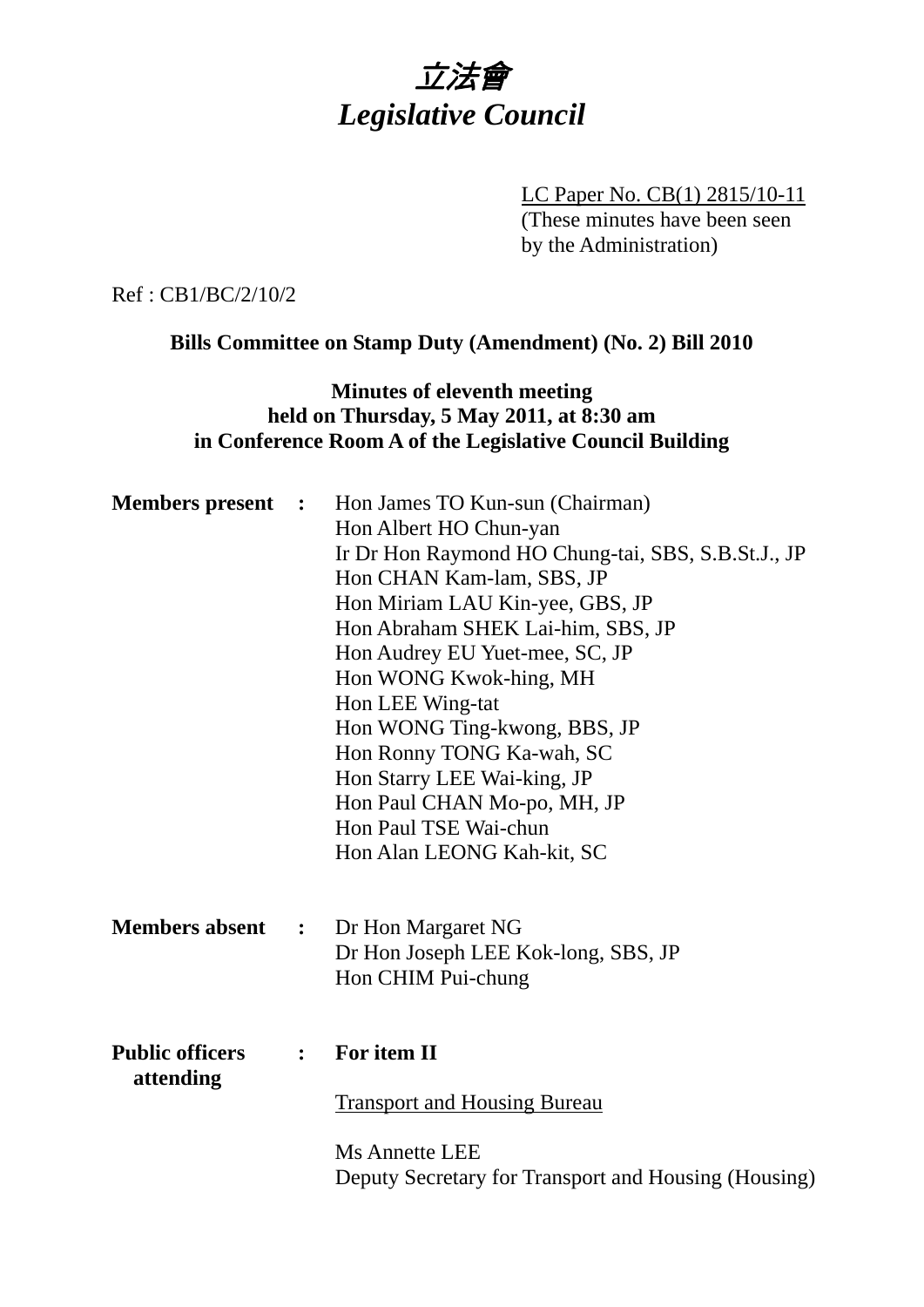|                                            | $-2-$                                                                 |
|--------------------------------------------|-----------------------------------------------------------------------|
|                                            | Mr Eugene FUNG<br>Principal Assistant Secretary for Transport and     |
|                                            | Housing (Housing) (Private Housing)                                   |
|                                            | <b>Inland Revenue Department</b>                                      |
|                                            | Mr WONG Kuen-fai<br>Deputy Commissioner of Inland Revenue (Technical) |
|                                            | Mr HONG Wai-kuen<br>Senior Superintendent of Stamp Office             |
|                                            | Department of Justice                                                 |
|                                            | Ms Phyllis KO<br><b>Senior Assistant Law Draftsman</b>                |
|                                            | Mr CHEUNG Man-yiu<br><b>Senior Government Counsel</b>                 |
|                                            | Mr Manuel NG<br><b>Government Counsel</b>                             |
| <b>Clerk in attendance : Miss Becky YU</b> | Chief Council Secretary (1)1                                          |
| <b>Staff in attendance</b>                 | : Miss Winnie LO<br><b>Assistant Legal Adviser 7</b>                  |
|                                            | Mrs Mary TANG<br>Senior Council Secretary (1)1                        |
|                                            |                                                                       |

# **I. Confirmation of minutes**

(LC Paper No. CB(1) 2073/10-11 — Minutes of the meeting held on 24 March 2011)

The minutes of the meeting held on 24 March 2011 were confirmed.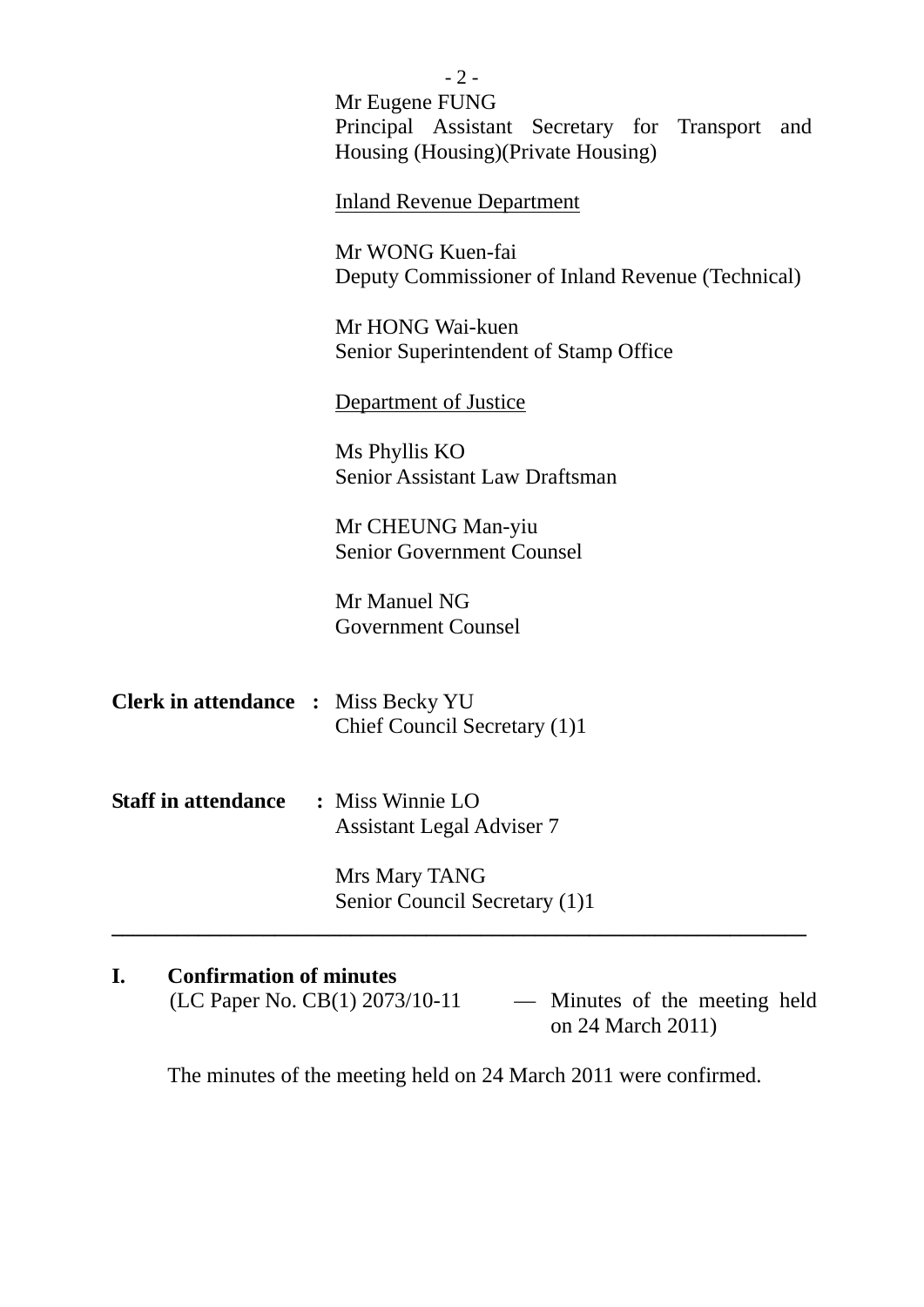| П. | <b>Meeting with the Administration</b>                             |                                                                 |
|----|--------------------------------------------------------------------|-----------------------------------------------------------------|
|    | (LC Paper No. CB(1) $2080/10-11(01)$<br>$\overline{\phantom{0}}$   | Submission from Tai Hung<br>Company<br>Fai<br>Enterprise        |
|    |                                                                    | Limited                                                         |
|    | LC Paper No. $CB(1)$ 2080/10-11(02) — Submission from The Real     |                                                                 |
|    |                                                                    | <b>Estate Developers Association</b>                            |
|    | LC Paper No. CB(1) $2080/10-11(03)$ — List of follow-up actions    | of Hong Kong                                                    |
|    |                                                                    | arising from the discussion at                                  |
|    | LC Paper No. $CB(1)$ 2080/10-11(04) — Administration's response to | the meeting on 18 April 2011                                    |
|    |                                                                    | $CB(1)$ 2080/10-11(03))                                         |
|    | <b>Relevant papers</b>                                             |                                                                 |
|    | (LC Paper No. CB(3) 278/10-11                                      | $-$ The Bill                                                    |
|    | Ref: HD(CR)5/50/1/177                                              | — The Legislative Council Brief                                 |
|    | LC Paper No. CB(1) 1933/10-11(03)                                  | - Administration's response to                                  |
|    |                                                                    | the list of follow-up actions<br>arising from the discussion at |
|    |                                                                    | the meeting on 1 April 2011                                     |
|    | LC Paper No. CB(1) $1933/10-11(04)$ —                              | Marked-up copy of the Bill                                      |
|    |                                                                    | incorporating the<br>draft<br><b>Committee Stage amendments</b> |
|    |                                                                    |                                                                 |
|    |                                                                    | received so far)                                                |

2. The Bills Committee deliberated (Index of proceedings attached in **Annex**).

- 3. The Administration was requested to
	- (a) provide a paper explaining the policy intent on the application of special stamp duty (SSD) on sale/transfer of bare sites (whether these were under Government leases or not) and residential units subsequently built on the sites concerned. To refine the drafting of proposed sections 29CA(2) and (3) as well as 29DA(2) and (3), where applicable, to reflect the policy intent;
	- (b) consider amending the Bill to make it clear that both ad valorem stamp duty and SSD would not apply to a usual mortgage (or charge);
	- (c) include in the speech to be delivered by the Secretary for Transport and Housing at the resumption of Second Reading debate on the Bill that the Administration would review the need for SSD on a regular interval (say every two years); and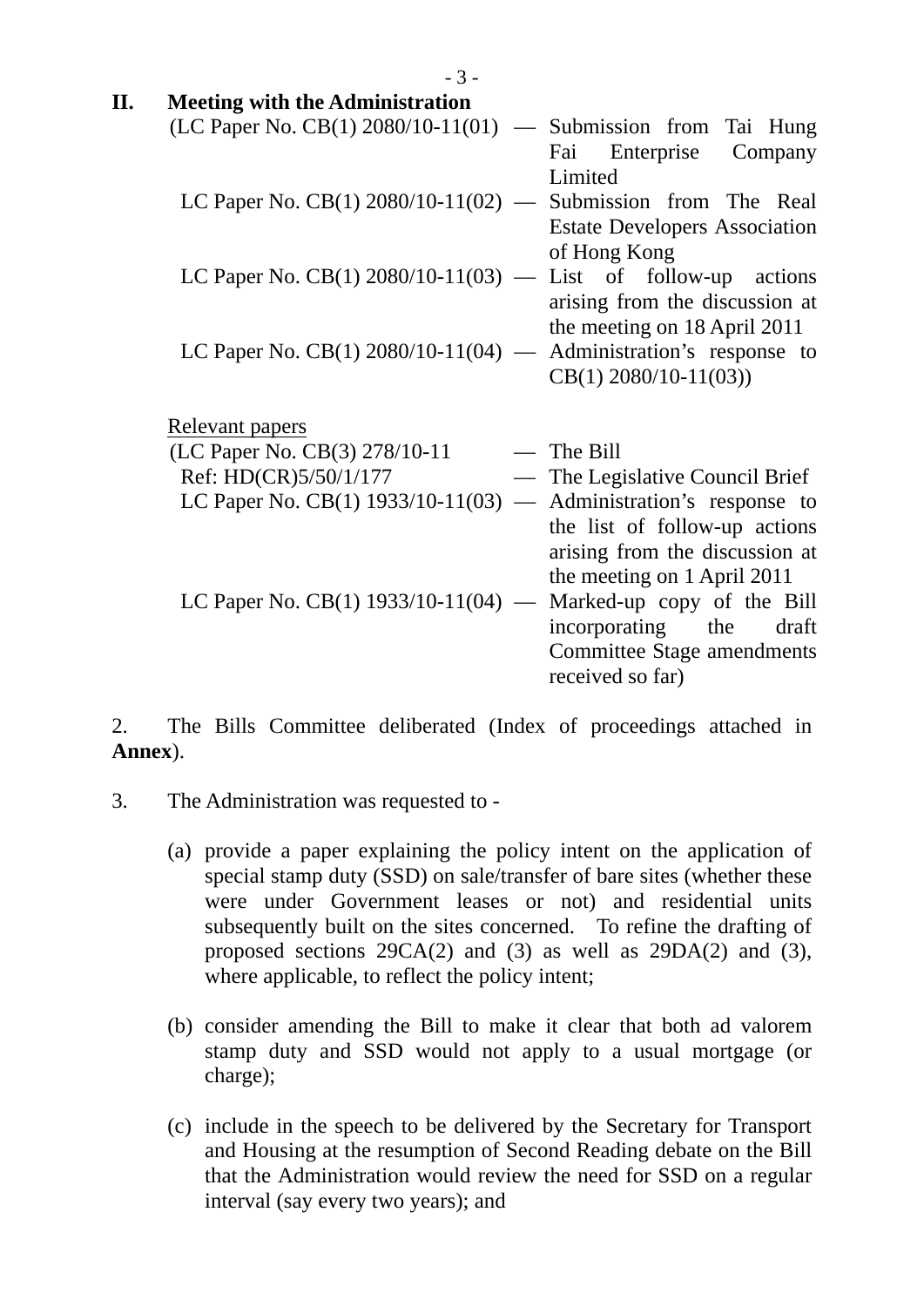(d) advise whether the reference to parent, child, brother and sister in the proposed Note 2A added by the Committee Stage amendments (CSA) to Head 1(1B) in the First Schedule included those who were not blood-related/half blood-related/adopted.

4. As the Bills Committee had completed clause-by-clause examination of the Bill, the Chairman reminded members who wished to amend the Bill to brief the Bills Committee on their proposed CSAs at the next meeting on 12 May 2011 which might be the last meeting. Meanwhile, the Administration was requested to provide a full set of the latest draft CSAs for members' consideration at the next meeting.

> (*Post-meeting note*: As the Administration had expressed difficulty in submitting the CSAs as mentioned in paragraph 3(a) above by the deadline, and as The Law Society of Hong Kong had requested for more time to prepare their submissions,. the meeting originally scheduled for 12 May 2011 was postponed to Thursday, 19 May 2011, at 10:45 am.)

### **III. Any other business**

5. There being no other business, the meeting ended at 10:20 am.

Council Business Division 1 Legislative Council Secretariat 25 July 2011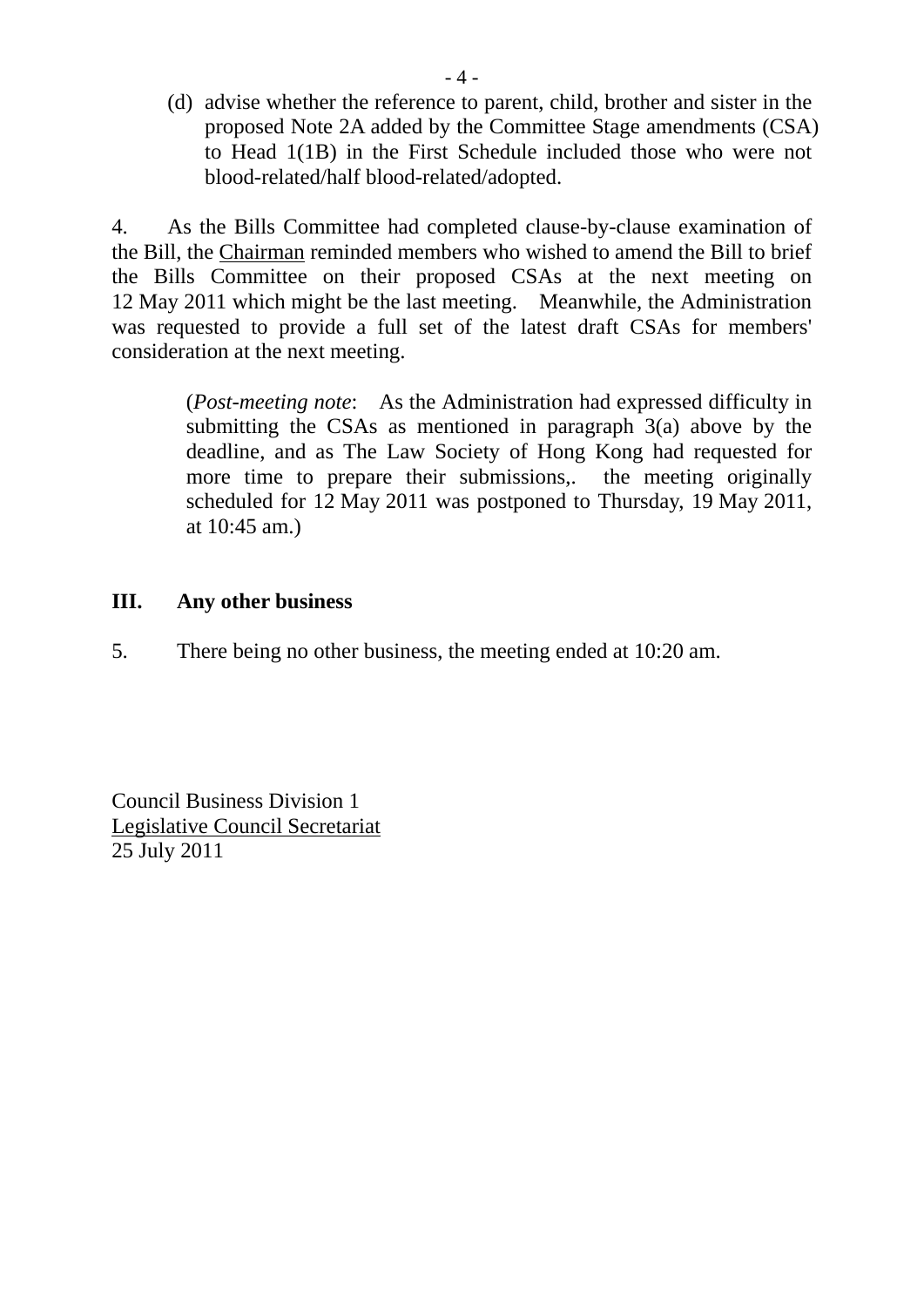#### **Bills Committee on Stamp Duty (Amendment) (No. 2) Bill 2010**

#### **Proceedings of eleventh meeting held on Thursday, 5 May 2011, at 8:30 am in Conference Room A of the Legislative Council Building**

| <b>Time marker</b>                      | <b>Speaker</b>                                                  | Subject(s)                                                                                                                                                                                                                                                                                                                                                                                                                                                                                                                                                                                                                                                                                                                                                                                                                                                                                                                                                                                                                                                                                                                                                                                          | <b>Action required</b> |  |
|-----------------------------------------|-----------------------------------------------------------------|-----------------------------------------------------------------------------------------------------------------------------------------------------------------------------------------------------------------------------------------------------------------------------------------------------------------------------------------------------------------------------------------------------------------------------------------------------------------------------------------------------------------------------------------------------------------------------------------------------------------------------------------------------------------------------------------------------------------------------------------------------------------------------------------------------------------------------------------------------------------------------------------------------------------------------------------------------------------------------------------------------------------------------------------------------------------------------------------------------------------------------------------------------------------------------------------------------|------------------------|--|
| Agenda Item I - Confirmation of minutes |                                                                 |                                                                                                                                                                                                                                                                                                                                                                                                                                                                                                                                                                                                                                                                                                                                                                                                                                                                                                                                                                                                                                                                                                                                                                                                     |                        |  |
| 000332 - 000503 Chairman                |                                                                 | The minutes of the meeting held on<br>24 March 2011<br>(LC)<br>Paper<br>No.<br>$CB(1)$ 2073/10-11) were confirmed.                                                                                                                                                                                                                                                                                                                                                                                                                                                                                                                                                                                                                                                                                                                                                                                                                                                                                                                                                                                                                                                                                  |                        |  |
|                                         | Agenda Item II - Meeting with the Administration                |                                                                                                                                                                                                                                                                                                                                                                                                                                                                                                                                                                                                                                                                                                                                                                                                                                                                                                                                                                                                                                                                                                                                                                                                     |                        |  |
| $000504 - 001412$                       | Chairman<br>Mr Abraham SHEK<br>Ms Miriam LAU<br>Mr CHAN Kam-lam | Discussion on the submission from the Real<br>Estate Developers Association (REDA) on<br>the application of the Special stamp duty<br>(SSD) to sale/transfer of bare sites (LC<br>Paper No. CB(1) 2080/10-11(02)).<br>Mr Abraham SHEK's concerns -<br>(a) the application of SSD to sale/transfer of<br>bare sites would adversely affect the free<br>market economy of Hong Kong, and<br>discourage the timely supply of new<br>residential units in the market; and<br>(b) the Administration should take heed of<br><b>REDA's</b><br>request<br>for<br>exempting<br>sale/transfer of bare sites from SSD,<br>which was meant to curb speculation.<br>Ms Miriam LAU's concern that if SSD was<br>applicable to disposal of new residential<br>units by developers, the additional cost<br>incurred from SSD would be transferred to<br>purchasers.<br>Mr CHAN Kam-lam's views -<br>(a) not aware of the application of SSD to<br>development of bare sites/redevelopment<br>of old buildings which should be<br>encouraged in order to improve living<br>conditions; and<br>(b) support for exemption of redevelopment<br>of land/buildings from SSD.<br>Chairman's views that as new residential |                        |  |
|                                         |                                                                 | units sold by developers were entirely                                                                                                                                                                                                                                                                                                                                                                                                                                                                                                                                                                                                                                                                                                                                                                                                                                                                                                                                                                                                                                                                                                                                                              |                        |  |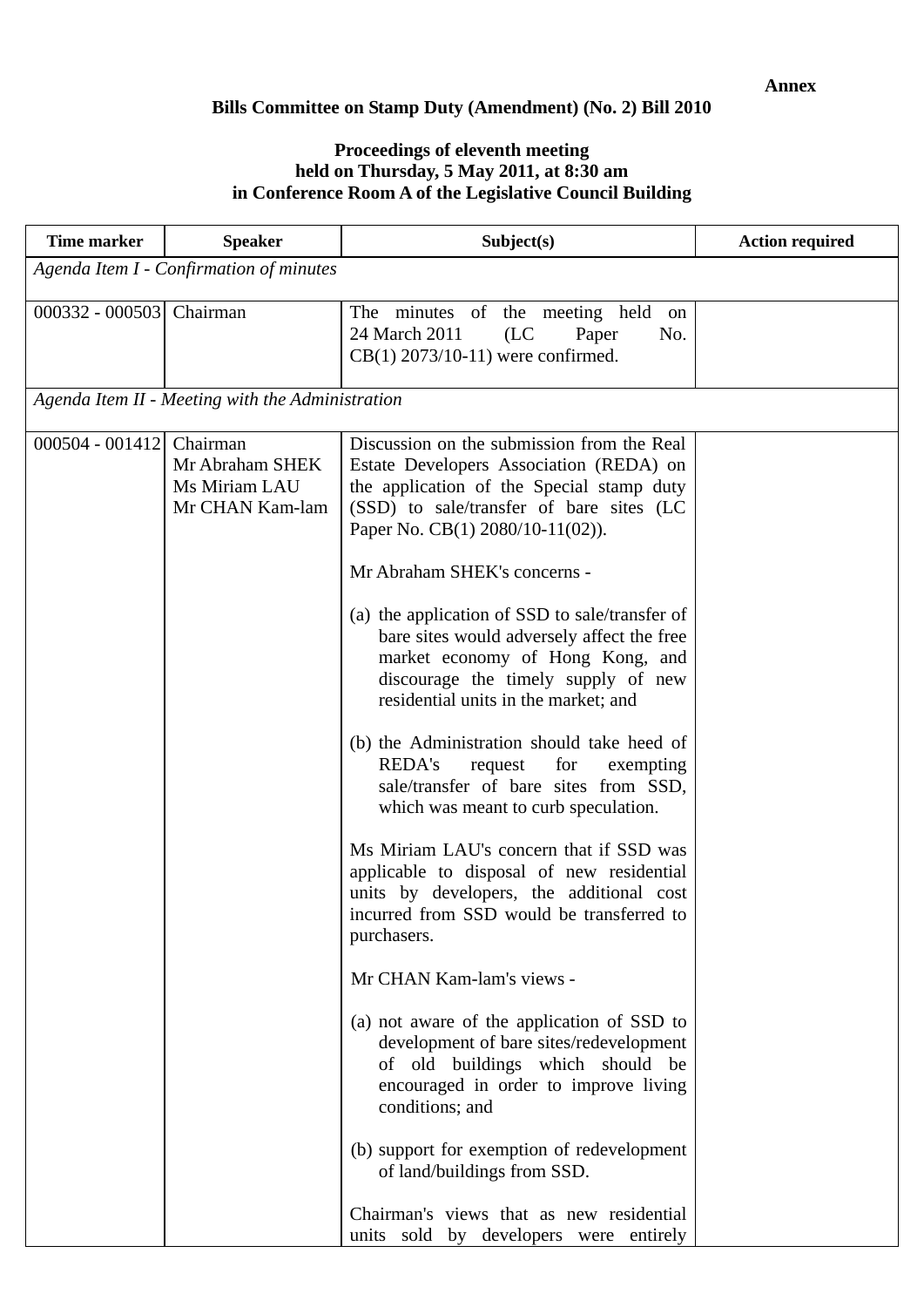| <b>Time marker</b> | <b>Speaker</b>                                                                                            | Subject(s)                                                                                                                                                                                                                                                                                                                                                                                                                                                                                                                                                                                                                                                                                                                                                                                                                                                                                                                                                                                                                                                                                                                                                                                                                                                                                                                                                                                                                                                                                                                                                                                                               | <b>Action required</b>                                                                                                                                                                                                                                                                        |
|--------------------|-----------------------------------------------------------------------------------------------------------|--------------------------------------------------------------------------------------------------------------------------------------------------------------------------------------------------------------------------------------------------------------------------------------------------------------------------------------------------------------------------------------------------------------------------------------------------------------------------------------------------------------------------------------------------------------------------------------------------------------------------------------------------------------------------------------------------------------------------------------------------------------------------------------------------------------------------------------------------------------------------------------------------------------------------------------------------------------------------------------------------------------------------------------------------------------------------------------------------------------------------------------------------------------------------------------------------------------------------------------------------------------------------------------------------------------------------------------------------------------------------------------------------------------------------------------------------------------------------------------------------------------------------------------------------------------------------------------------------------------------------|-----------------------------------------------------------------------------------------------------------------------------------------------------------------------------------------------------------------------------------------------------------------------------------------------|
|                    |                                                                                                           | different from the bare sites or old buildings<br>acquired by the developers for construction<br>of these new units, it was not justified to<br>SSD<br>to first-hand<br>residential<br>apply<br>properties. Besides, it was unlikely that<br>developers could complete demolition and<br>redevelopment of an old building for sale<br>within 24 months.                                                                                                                                                                                                                                                                                                                                                                                                                                                                                                                                                                                                                                                                                                                                                                                                                                                                                                                                                                                                                                                                                                                                                                                                                                                                  |                                                                                                                                                                                                                                                                                               |
| $001413 - 003225$  | Chairman<br>Administration<br>Ms Audrey EU<br>Ms Miriam LAU<br><b>Assistant Legal</b><br>Adviser 7 (ALA7) | Administration's<br>explanation<br>the<br>on<br>application of SSD to development of bare<br>sites -<br>(a) When a developer purchased a bare site,<br>built on it, and then sold the flats built<br>thereon within 24 months, SSD was not<br>applicable regardless of whether the<br>developer purchased the piece of land<br>from the Government or from another<br>developer;<br>(b) Conditions of Sale or Conditions of<br>Exchange was neither a chargeable<br>agreement for sale nor a conveyance;<br>(c) according to the proposed section<br>$29CA(2)$ , a chargeable agreement for<br>sale would be subject to SSD if the<br>residential property <i>concerned</i> was<br>disposed of within a period of 24 months<br>counting from the day on which the<br>vendor under the agreement acquired the<br>As the residential property<br>property.<br>concerned to be disposed of should be<br>the same property acquired, developers<br>who had constructed residential units on<br>the bare site for sale within 24 months<br>would not be subject to SSD as the bare<br>site acquired was different from the units<br>to be disposed of and thus could not be<br>regarded as "the residential property<br>concerned" under proposed section<br>$29CA(2)$ in respect of which SSD was<br>chargeable; and<br>(d) sale of a bare sites not acquired from the<br>Government within 24 months<br>– of<br>acquisition would be subject to SSD, as<br>the vendor would have "acquired" the<br>bare site and "disposed of" it within 24<br>months after acquisition. Taking into<br>account that the Administration had | The Administration to<br>provide<br>a<br>paper<br>explaining the<br>policy<br>intent on the application<br>of SSD on sale/transfer<br>of bare sites (whether<br>these<br>under<br>were<br>Government leases or<br>not) and residential units<br>subsequently built on<br>the sites concerned. |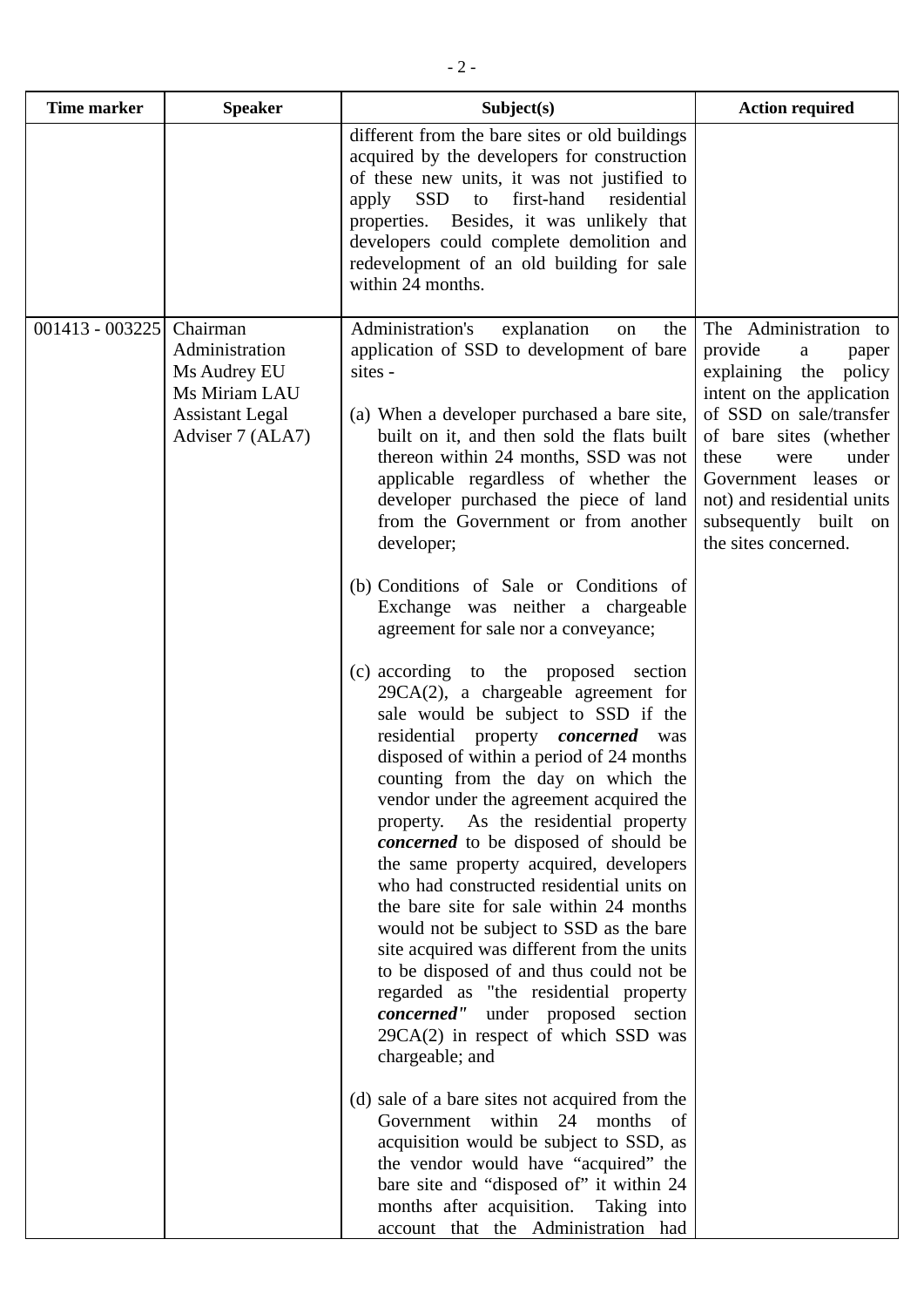| <b>Time marker</b> | <b>Speaker</b>                                | Subject(s)                                                                                                                                                                                                                                                                                                                                                                                                                                                                                                                                                                                                                                                                                                                                                                                                                                                                                                                                                                                                                                                                  | <b>Action required</b> |
|--------------------|-----------------------------------------------|-----------------------------------------------------------------------------------------------------------------------------------------------------------------------------------------------------------------------------------------------------------------------------------------------------------------------------------------------------------------------------------------------------------------------------------------------------------------------------------------------------------------------------------------------------------------------------------------------------------------------------------------------------------------------------------------------------------------------------------------------------------------------------------------------------------------------------------------------------------------------------------------------------------------------------------------------------------------------------------------------------------------------------------------------------------------------------|------------------------|
|                    |                                               | already proposed in the Bill that transfer<br>(including bare sites) between associated<br>companies be exempted from SSD, and<br>having regard that the possibility of<br>speculation in this respect could not be<br>ruled out and that a specific exemption<br>for this scenario could create loopholes,<br>it was considered not appropriate to<br>grant outright exemption to the sale of<br>bare sites.                                                                                                                                                                                                                                                                                                                                                                                                                                                                                                                                                                                                                                                               |                        |
|                    |                                               | Ms Audrey EU's view that "the residential<br>property <i>concerned</i> " under proposed section<br>$29CA(2)$ would be subject to interpretation,<br>given that the conveyancing of individual<br>units involved the transfer of undivided<br>shares of a lot under the existing laws.                                                                                                                                                                                                                                                                                                                                                                                                                                                                                                                                                                                                                                                                                                                                                                                       |                        |
| $003226 - 003734$  | Chairman<br>Mr Abraham SHEK<br>Administration | Mr Abraham SHEK's enquiries/views -<br>need to clarify the application of SSD to<br>(a)<br>sale/development of land not under<br>Government leases; and<br>introduction of SSD would adversely<br>(b)<br>affect<br>first-hand<br>supply<br>the<br>of<br>residential units in the property market<br>and affect purchasers as they would<br>have to bear the additional costs<br>incurred.<br>Administration's response that discussions<br>were held with MTR Corporation Limited<br>(MTRCL) and Urban Renewal Authority<br><b>URA</b><br>considered<br>(URA).<br>that<br>the<br>introduction of SSD should have no major<br>impact on its residential development<br>projects or its operational arrangements with<br>developers.<br>As regards the residential<br>development projects of MTRCL, the<br>introduction of SSD should have<br>no<br>particular implications on its projects in the<br>light of its existing mode of operation.<br>Mr Abraham SHEK's view that MTRCL and<br>URA were grantees of Government leases<br>and hence would not be affected by SSD. |                        |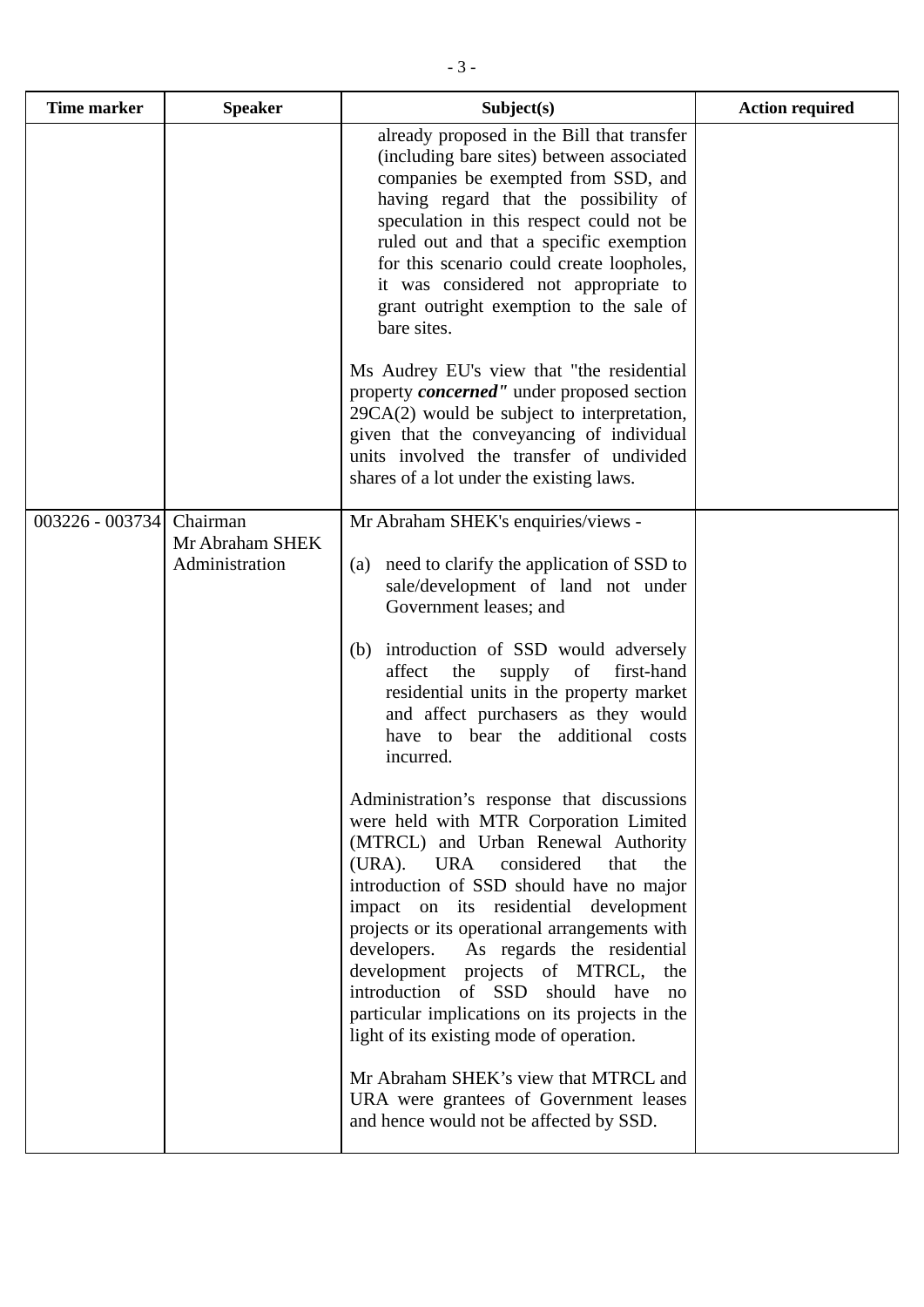| <b>Time marker</b> | <b>Speaker</b>                                              | Subject(s)                                                                                                                                                                                                                                                                                                                                                                                                                                                                                                                                     | <b>Action required</b> |
|--------------------|-------------------------------------------------------------|------------------------------------------------------------------------------------------------------------------------------------------------------------------------------------------------------------------------------------------------------------------------------------------------------------------------------------------------------------------------------------------------------------------------------------------------------------------------------------------------------------------------------------------------|------------------------|
| 003735 - 004513    | Chairman<br>Ms Audrey EU<br>Administration<br>Ms Miriam LAU | Ms Audrey EU's enquiry on the rationale for<br>exempting the resale of land under<br>Government leases within 24 months of<br><b>SSD</b><br>while<br>acquisition<br>from<br>similar<br>exemption was not applicable to land<br>acquired from private owners.                                                                                                                                                                                                                                                                                   |                        |
|                    |                                                             | Administration's explanation -<br>(a) as Conditions of Sale or Conditions of<br>Exchange was neither a chargeable<br>agreement for sale nor a conveyance,<br>SSD was not applicable to the sale of the<br>land (if allowed) or the residential units<br>constructed thereon by the grantee to a<br>third party; and                                                                                                                                                                                                                            |                        |
|                    |                                                             | (b) developers who acquired land directly<br>from the Government were required to<br>construct residential units on the land for<br>sale in the property<br>market<br>in<br>with<br>accordance<br>the<br>terms<br>and<br>conditions of the Conditions of Sale or<br>Conditions of Exchange.                                                                                                                                                                                                                                                    |                        |
| $004514 - 005213$  | Chairman<br>Administration<br>Ms Audrey EU                  | Discussion on the application of SSD in the<br>case where a developer acquired a piece of<br>land from a private landowner and<br>constructed residential units thereon for sale<br>within 24 months.<br>Ms Audrey EU's reiteration that the<br>conveyancing of individual units involved<br>the transfer of undivided shares of a lot.<br>Administration's explanation that while the<br>conveyancing of an individual unit involved<br>the transfer of undivided shares of a lot, it<br>would also specify the exclusive use of the<br>unit. |                        |
| 005214 - 005639    | Chairman<br>Mr Abraham SHEK<br>Administration               | Mr Abraham SHEK's concern that the<br>introduction<br><b>SSD</b><br>of<br>would<br>delay<br>development as developers who acquired<br>land from private landowners would not sell<br>the land within 24 months to avoid payment<br>of SSD.<br>Administration's explanation that developers<br>would often set up associated companies to<br>acquire properties for redevelopment since<br>sale/transfer of land or property between                                                                                                            |                        |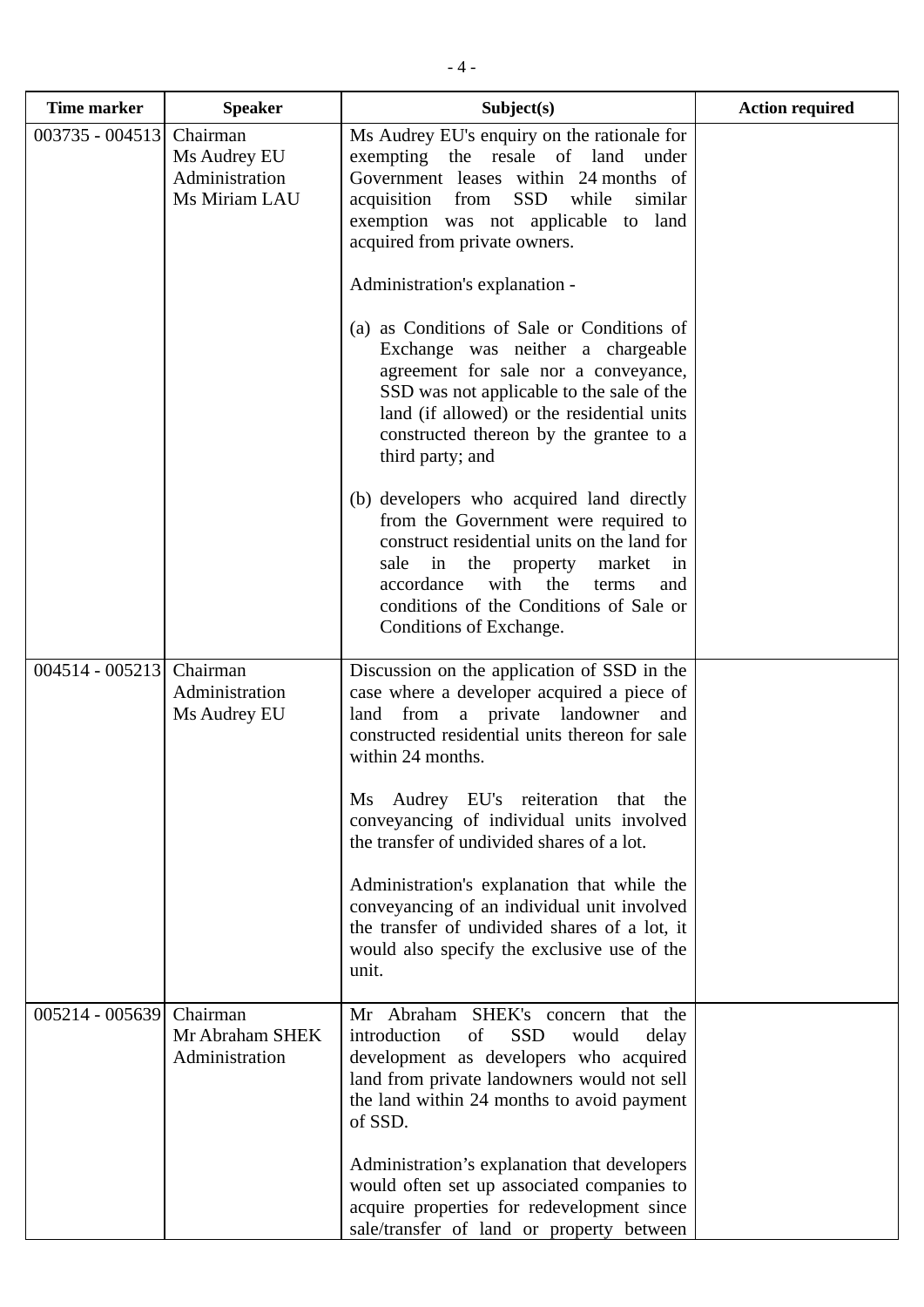| <b>Time marker</b> | <b>Speaker</b>                                              | Subject(s)                                                                                                                                                                                                                                                                                                                                                                                                                                                                                                                                                                                                                                                                                               | <b>Action required</b>                                                                                                                                                                                                                                                                                                                                                                                                                                                  |
|--------------------|-------------------------------------------------------------|----------------------------------------------------------------------------------------------------------------------------------------------------------------------------------------------------------------------------------------------------------------------------------------------------------------------------------------------------------------------------------------------------------------------------------------------------------------------------------------------------------------------------------------------------------------------------------------------------------------------------------------------------------------------------------------------------------|-------------------------------------------------------------------------------------------------------------------------------------------------------------------------------------------------------------------------------------------------------------------------------------------------------------------------------------------------------------------------------------------------------------------------------------------------------------------------|
|                    |                                                             | associated companies were exempted from<br>SSD.                                                                                                                                                                                                                                                                                                                                                                                                                                                                                                                                                                                                                                                          |                                                                                                                                                                                                                                                                                                                                                                                                                                                                         |
| $005640 - 010153$  | Chairman<br>Ms Audrey EU<br>Ms Miriam LAU                   | Ms Audrey EU's concerns that the present<br>drafting of proposed section 29CA (2) and<br>(3) was not able to reflect the policy intent<br>that SSD would not be chargeable if the land<br>was developed into units for sale within<br>24 months.<br>Ms Miriam LAU's support for the need to<br>refine the drafting of proposed sections<br>$29CA$ (2) and (3) as well as $29DA(2)$ and<br>(3), where applicable.                                                                                                                                                                                                                                                                                         | The Administration to<br>refine the drafting of<br>proposed<br>sections<br>$29CA(2)$ and (3) as well<br>as $29DA(2)$ and (3),<br>where<br>applicable, to<br>reflect the policy intent.                                                                                                                                                                                                                                                                                  |
| 010154 - 010358    | Chairman<br>Mr Abraham SHEK                                 | Mr Abraham SHEK's indication that he<br>might consider moving CSAs if SSD would<br>be chargeable on the sale/transfer of bare<br>sites not obtained from the Government<br>within 24 months after acquisition, as this<br>would adversely<br>affect the<br>pace<br>of<br>development and hence the supply<br>of<br>residential units.                                                                                                                                                                                                                                                                                                                                                                    |                                                                                                                                                                                                                                                                                                                                                                                                                                                                         |
| 010359 - 011856    | Chairman<br>Administration<br>Ms Audrey EU<br>Mr Albert HO  | Administration's explanation on its response<br>to issues raised by members at the meeting<br>18 April 2011 (LC Paper No.<br>on<br>$CB(1)$ 2080/10-11(04)).<br>Mr Albert HO's view that instead of<br>requesting the Secretary for Transport and<br>Housing (STH) to include in her speech to<br>be delivered at the resumption of the Second<br>Reading debate on the Bill that both ad<br>valorem stamp duty and SSD would not<br>apply to a usual mortgage (or charge),<br>consideration should be given to amending<br>the Bill to this effect.<br>Chairman's request for an undertaking that<br>the Administration would review the need<br>for SSD on a regular interval (say every two<br>years). | The Administration to -<br>(a) consider amending<br>the Bill to make it<br>clear that both ad<br>valorem stamp duty<br>and SSD would not<br>apply to a usual<br>mortgage<br>(or<br>charge); and<br>(b) include in the speech<br>to be delivered by<br><b>STH</b><br>the<br>at<br>of<br>resumption<br>Second<br>Reading<br>debate on the Bill<br>that<br>the<br>Administration<br>would review<br>the<br>need for SSD on a<br>regular interval (say<br>every two years). |
| $011857 - 015024$  | Chairman<br>Administration<br>Mr Albert HO<br>Ms Miriam LAU | Continuation<br>of<br>clause-by-clause<br>examination of the Bill starting from<br>clause 10 (proposed section 29DA)                                                                                                                                                                                                                                                                                                                                                                                                                                                                                                                                                                                     | The Administration to<br>advise<br>whether<br>the<br>reference<br>to<br>parent,<br>child, brother and sister                                                                                                                                                                                                                                                                                                                                                            |